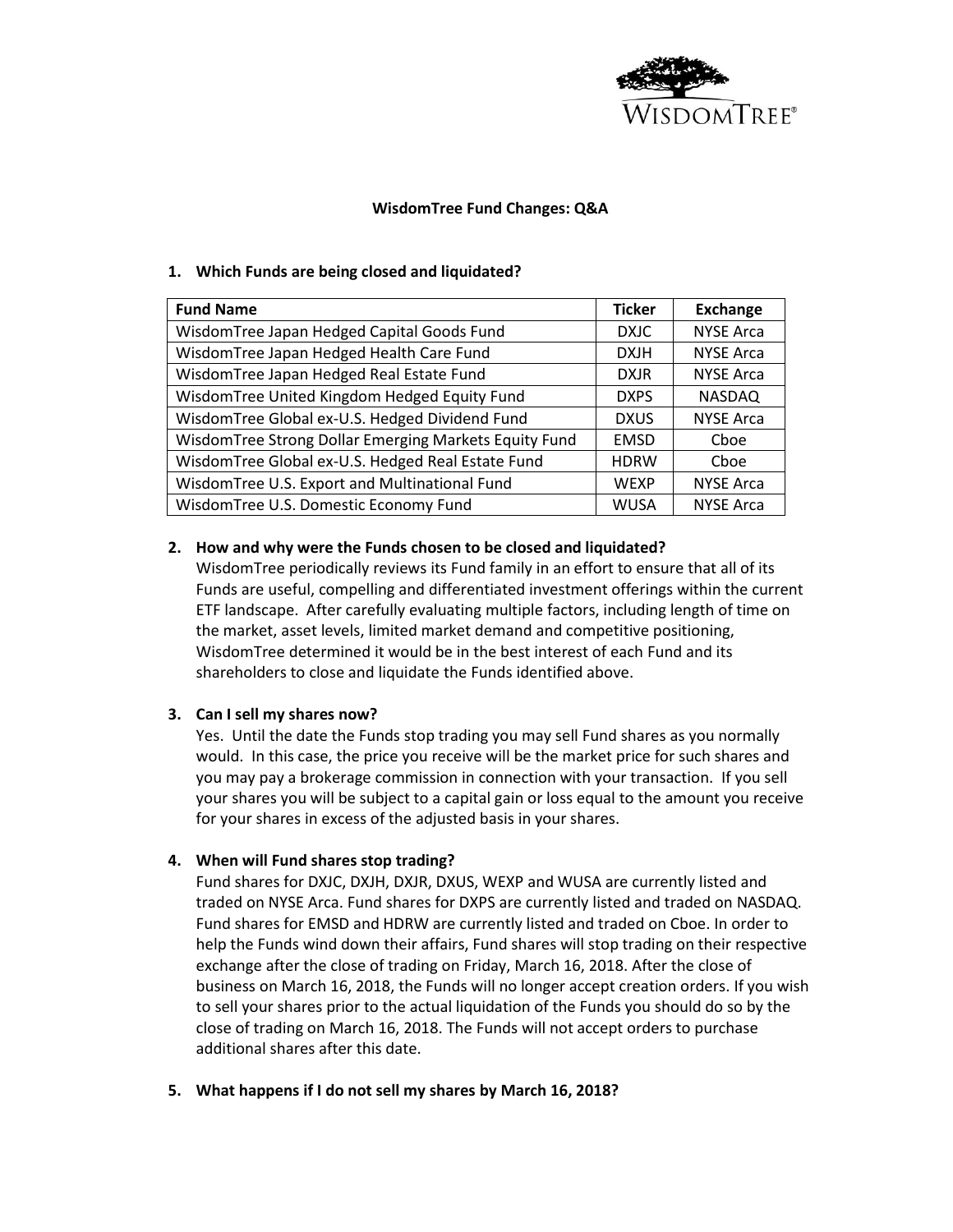If investors do not sell their shares prior to the last day of trading, investors will be automatically redeemed and will receive cash on or about March 23, 2018 equal to the amount of the Net Asset Value (NAV) of their shares. The amount distributed seeks to include any accrued capital gains and dividends, and proceeds will automatically be deposited into the account where shares were held. However, a Fund may or may not, depending upon each Fund's circumstances, pay one or more dividends or other distributions in addition to the liquidation payment. You generally will be subject to a capital gain or loss equal to the amount you receive for your shares in excess of the adjusted basis in your shares. The Funds will not charge shareholders any brokerage or transaction fees in connection with the automatic redemption.

### **6. How is the cash deposited to my account?**

Shareholders will receive their payment in the form of a liquidating distribution that is electronically credited to their brokerage or other applicable financial intermediary account on the payment date.

- **7. Can I exchange my shares for shares of another Fund to maintain similar exposure?** For those investors who would like to maintain similar exposure to a Fund that is closing, please call 1-866-909-9473 as WisdomTree has a number of potential alternatives.
- **8. Will the Funds incur significant costs as a result of the closure and liquidation?** While each Fund's NAV will reflect costs incurred in connection with the unwinding of its portfolio investments and the winding down of its operations, these costs are not expected to be significant.
- **9. Will shareholders and/or advisors need to complete any paperwork in response to the fund closures?**

No action is required by you or your financial advisor if you wish to have your shares redeemed automatically and receive cash on or about March 23, 2018**.** If you wish to sell your shares prior to the liquidation, you should follow the procedures you currently use to sell Fund shares and place your trade prior to the close of trading on March 16, 2018.

- **10. Will each Fund continue to pursue its investment objective up until their liquidation?** Each Fund anticipates pursuing its objective until approximately March 16, 2018. When each Fund commences liquidation of its portfolio, which is anticipated to occur on or about March 16, 2018, but may occur before March 16, 2018, and at different times for each Fund, the liquidation process will result in each Fund increasing its cash holdings and deviating from its stated investment objectives and strategies. If this does not meet your investment needs, you may wish to sell your Fund shares.
- **11. Are all nine Funds on the same closing schedule?** Yes. All nine Funds will follow the closing schedule outlined above.
- **12. Is the sale or redemption associated with a Fund closing treated any differently for tax purposes?**